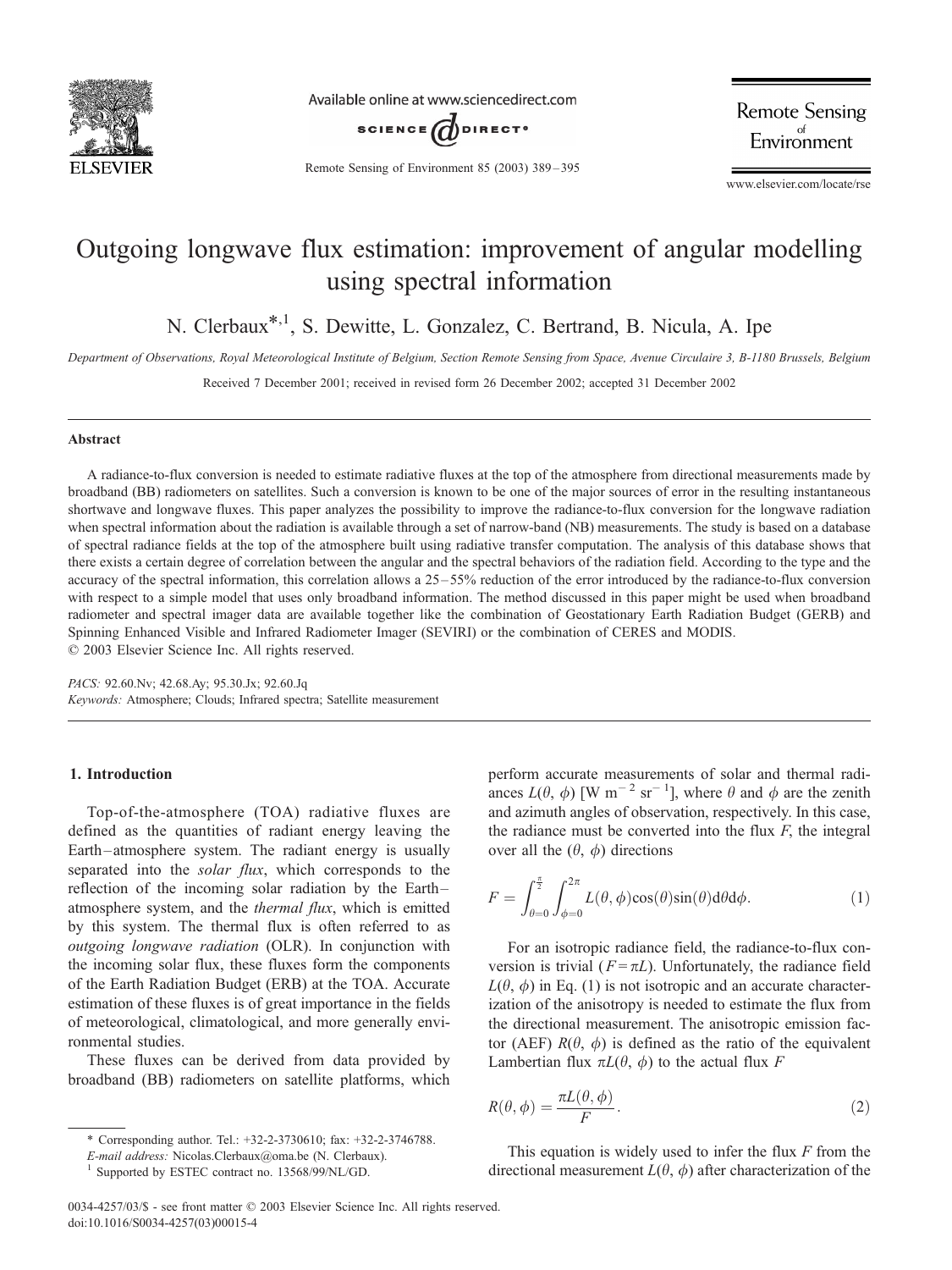radiation field anisotropy  $R(\theta, \phi)$  [\(Loeb et al., 2002; Smith](#page-6-0) et al., 1986; Suttles et al., 1989).

For the Earth Radiation Budget Experiment (ERBE) [\(Barkstrom, 1984\),](#page-5-0) a set of empirical curves  $R(\theta)$  has been derived from satellite measurements for different latitude zones, seasons, surface types and cloud fractions [\(Suttles et](#page-6-0) al., 1989). After selection of the adequate curve, the radiance-to-flux conversion is trivial using Eq. (2). These curves  $R(\theta)$  are not dependent on the azimuth angle  $\phi$ because, on average, the thermal radiance is independent on the relative azimuth angle. As all the anisotropy models analyzed in this study share this symmetry, the angle  $\phi$  is not indicated anymore hereafter. Nevertheless, recent studies showed that the azimuth dependency may be large in some conditions [\(Minnis & Khaiyer, 2000\).](#page-6-0)

When narrow-band (NB) measurements  ${L_{nb}}$  of the radiation, measured at the same viewing angles, are available in addition to the BB measurement  $L$ , an alternative approach was proposed in [Stubenrauch, Duvel, and Kandel](#page-6-0) (1993). In this approach, the AEF is directly estimated as a function of the BB and NB radiances  $R(\theta) = R(\theta, L, \{L_{nb}\})$ . It must be noted that, while spectral information is not available for the ERBE dataset, spectral information is available for all the following ERB missions: ScaRaB [\(Kandel et al., 1998\),](#page-6-0) CERES [\(Wielicki et al., 1996\),](#page-6-0) and the Geostationary Earth Radiation Budget (GERB) [\(Harries](#page-6-0) & Crommelynck, 1999). As an alternative to this direct use of spectral information, it is also possible to improve the empirical method by using more detailed scene identification. In this case, spectral information may be used indirectly for example to estimate the cloud infrared emissivity [\(Loeb et al., 2002\).](#page-6-0)

Several studies are devoted to the estimation of the thermal flux from a set of NB measurements in the thermal part of the spectrum. In these studies, the flux is usually directly estimated using regression on the NB radiances and thus the spectral (NB-to-BB conversion) and the angular (radiance-to-flux) modellings are performed in one step. The parameterizations are carried out using radiative transfer calculations with different atmospheric profiles. The first multispectral thermal flux estimation technique was used by [Raschke, Vonder Harr, Bandeen, and Pasternak \(1973\)](#page-6-0) on data from the Nimbus 3 radiometer. [Ellingson, Yanuk, Lee,](#page-6-0) and Gruber (1989) proposed and validated [\(Ellingson, Lee,](#page-6-0) Yanuk, & Gruber, 1994) an estimation method using 4 of the 19 high-resolution infrared sounder (HIRS) NB measurements. [Schmetz and Liu \(1988\)](#page-6-0) parameterized regressions to estimate the flux from the Meteosat water vapour and infrared channels. In these studies, the problem of the angular conversion is not isolated from the problem of the NB-to-BB conversion.

In this paper, we analyze how spectral information can be used to improve the radiance-to-flux conversion of broadband longwave radiance measurements. This improvement is possible if and only if there exists a correlation between the spectral  $L(\lambda)$  and angular  $L(\theta, \phi)$  behavior of the radiation field. Unlike the previous studies, the broadband radiance is assumed to be measured by a broadband radiometer rather than estimated from NB measurements.

This work has been carried out in the frame of two ERB projects: the Earth Radiation Mission [\(Ingmann, 1997\)](#page-6-0) and the GERB. For both, a broadband radiometer provides thermal radiance  $L(\theta, \phi)$  that has to be converted into thermal flux F. For this conversion, spectral information is available respectively through the ERM cloud imager and the Spinning Enhanced Visible and Infrared Radiometer Imager (SEVIRI) [\(Schmetz et al., 2002\).](#page-6-0)

# 2. Methodology

To address the correlation between spectral signature  $L(\lambda)$  and the anisotropy  $R(\theta)$ , a large database<sup>2</sup> of spectral radiance fields  $L(\theta, \lambda)$  was built using the Santa Barbara DISORT Atmospheric Radiative Transfer (SBDART) model [\(Ricchiazzi, Yang, Gautier, & Sowle, 1998\).](#page-6-0) The radiative transfer computations were performed at 431 wavelengths covering the thermal region  $2.5 - 100 \mu m$  and for 4622 realistic conditions of the Earth –atmosphere system. For each element in the database, the main inputs for the radiative transfer computations were:

- The *atmospheric profiles* of temperature, pressure, water vapour, and ozone concentrations. These profiles are extracted from the TIGR-3 database (Chevallier, Chédin, Chéruy, & Morcrette, 2000), which is a representative set of 2311 profiles selected among a larger set of worldwide soundings.
- The *surface* emissivity and skin temperature. The emissivity is chosen randomly in the range  $0.85-1$ . The surface temperature is set randomly close to the temperature at the lower level in the profile. Nevertheless, due to solar heating, these temperatures may differ significantly in some conditions.
- The *cloud cover* is generated randomly. The cloud cover may contain up to three overlapping layers, each characterized by a random height, optical thickness, phase (water or ice), and drop size distribution. Half of the database (2311 elements) corresponds to cloud-free conditions and the other half corresponds to the same conditions but with the addition of cloud cover.

To obtain realistic conditions, there exist some constraints on these inputs (for example a high level cloud is always constituted of ice particles). For each element in the database, the flux F, the radiance field  $L(\theta={0}^{\circ}, 5^{\circ})$ , ..., 85°}) and the AEF  $R(\theta={0^\circ, 5^\circ, \ldots, 85^\circ})$  are computed.

<sup>2</sup> The database and the related documentation are available at: [http://]( http:\\gerb.oma.be\SpectralRadiancesDB ) gerb.oma.be/SpectralRadiancesDB.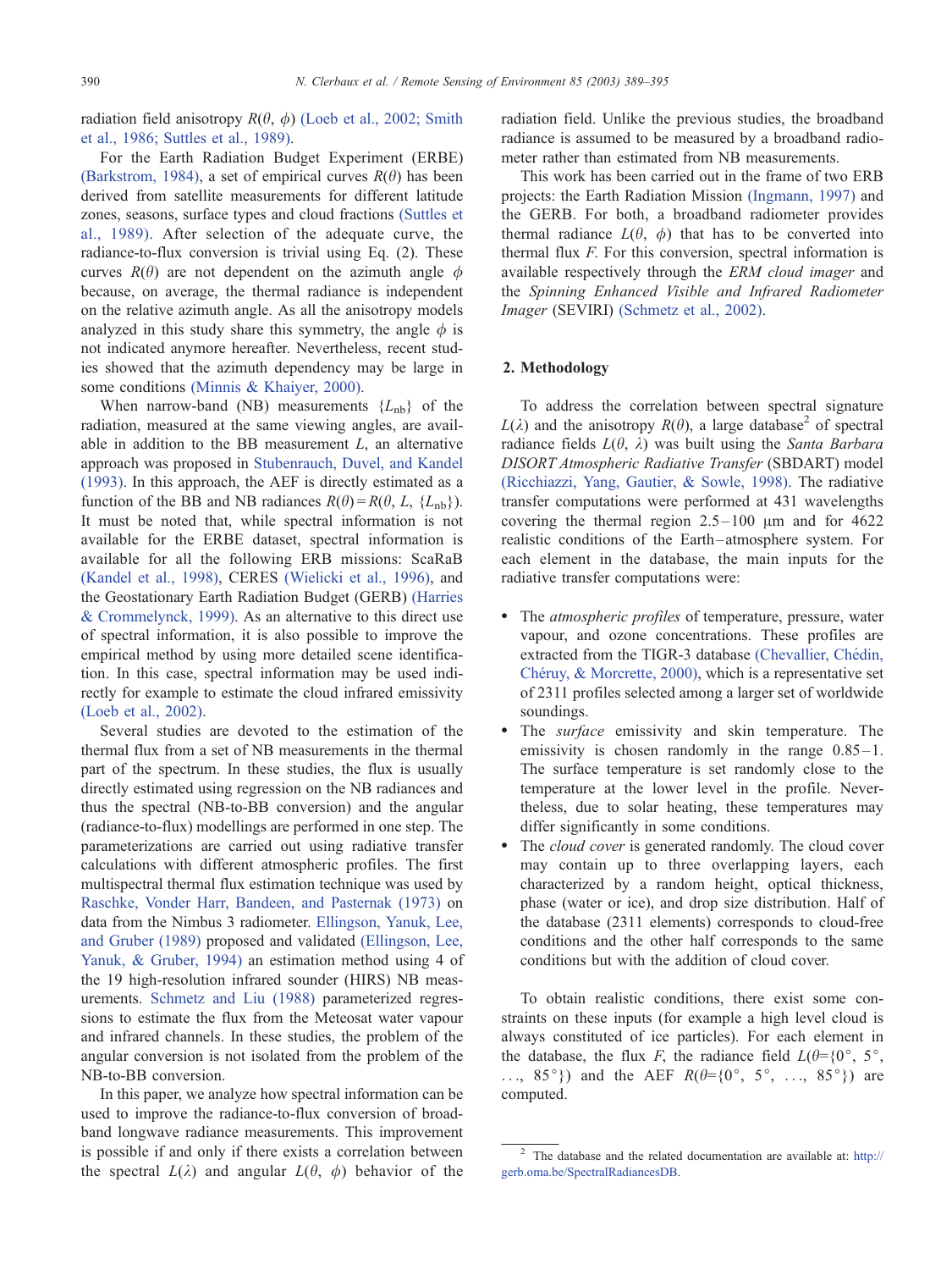<span id="page-2-0"></span>Note that the database represents neither the anisotropy due to structured surfaces [\(Otterman et al., 1995\)](#page-6-0) nor the anisotropy due to broken cloud fields [\(Duvel &](#page-5-0) Kandel, 1984; Naber & Weinman, 1984) because SBDART is a plane-parallel radiative transfer model. On the other hand, the database is representative of the anisotropy due to surface temperature, atmospheric constituents, and due to stratiform cloud cover, including the strong anisotropy due to cold and semi-transparent clouds (cirrus).

Fig. 1 shows the scatter plots of the AEF  $R(\theta)$  versus the thermal radiance  $L(\lambda)$  for the 4622 elements in the database at 3 different angles of observation:

- The scatter plot at  $\theta = 0^{\circ}$  (top) illustrates that, on average, the AEF at nadir increases linearly with the radiance L. This is an effect of the increase of anisotropy for increasing surface temperature. The strong anisotropy observed over semi-transparent cold clouds is clearly visible in this figure. This scatter plot shows that, even using a plane-parallel radiative transfer model like SBDART, it is possible to generate TOA radiance fields with large dispersion in terms of anisotropy.
- The scatter plot at  $\theta = 50^{\circ}$  (middle) indicates that, for this angle of observation, the R values are close to 1 and there is only a reduced anisotropic effect. Such a result was reported in numerous studies [\(Otterman et al., 1997;](#page-6-0) Stubenrauch et al., 1993) and also from satellite observations [\(Suttles et al., 1989\).](#page-6-0) The oblique observation allows an easy and accurate estimation of the thermal flux.
- At grazing observation angle ( $\theta = 75^{\circ}$ , bottom), the R values are usually smaller than 1 and decrease with increasing radiance L.

From the database, NB radiance is easily obtained by spectral convolution with the spectral sensitivity curve  $S(\lambda)$ of the NB channel

$$
L_{\rm nb}(\theta) = \int_0^\infty L(\theta, \lambda) S(\lambda) d\lambda.
$$
 (3)

Measurement of NB radiance is usually done with instruments having poorer calibration than the BB measurement. For this reason, the NB radiances  $L_{\rm nb}$  are altered in this study by adding a random calibration error with a Gaussian distribution that has a standard deviation of  $\eta = 2\%$  of the mean radiance in the channel. This value was chosen as representative of state-of-the-art imager.

The database was split in two equal parts of 2311 elements. Half of the data is used to fit the models on the data (i.e. parameterize the regressions), while the second half is used to evaluate the performances of these models. For this, the RMS error  $\varepsilon$  (in W m<sup>-2</sup>) introduced in the flux



Fig. 1. Scatter plots of the AEF  $R(\theta)$  versus the thermal radiance  $L(\theta)$  for three angles of observation:  $\theta = 0^{\circ}$  (top),  $\theta = 50^{\circ}$  (center), and  $\theta = 75^{\circ}$ (bottom). The 4622 elements in the database are plotted using the ISCCP cloud classification [\(WMO, 1996\).](#page-6-0)

by the radiance-to-flux conversion is evaluated. The relative error (in %) is also given.

## 3. Anisotropy models

First, a simple non-spectral model of the anisotropy is analyzed. Its performance will only serve to quantify the improvement obtained when using spectral information.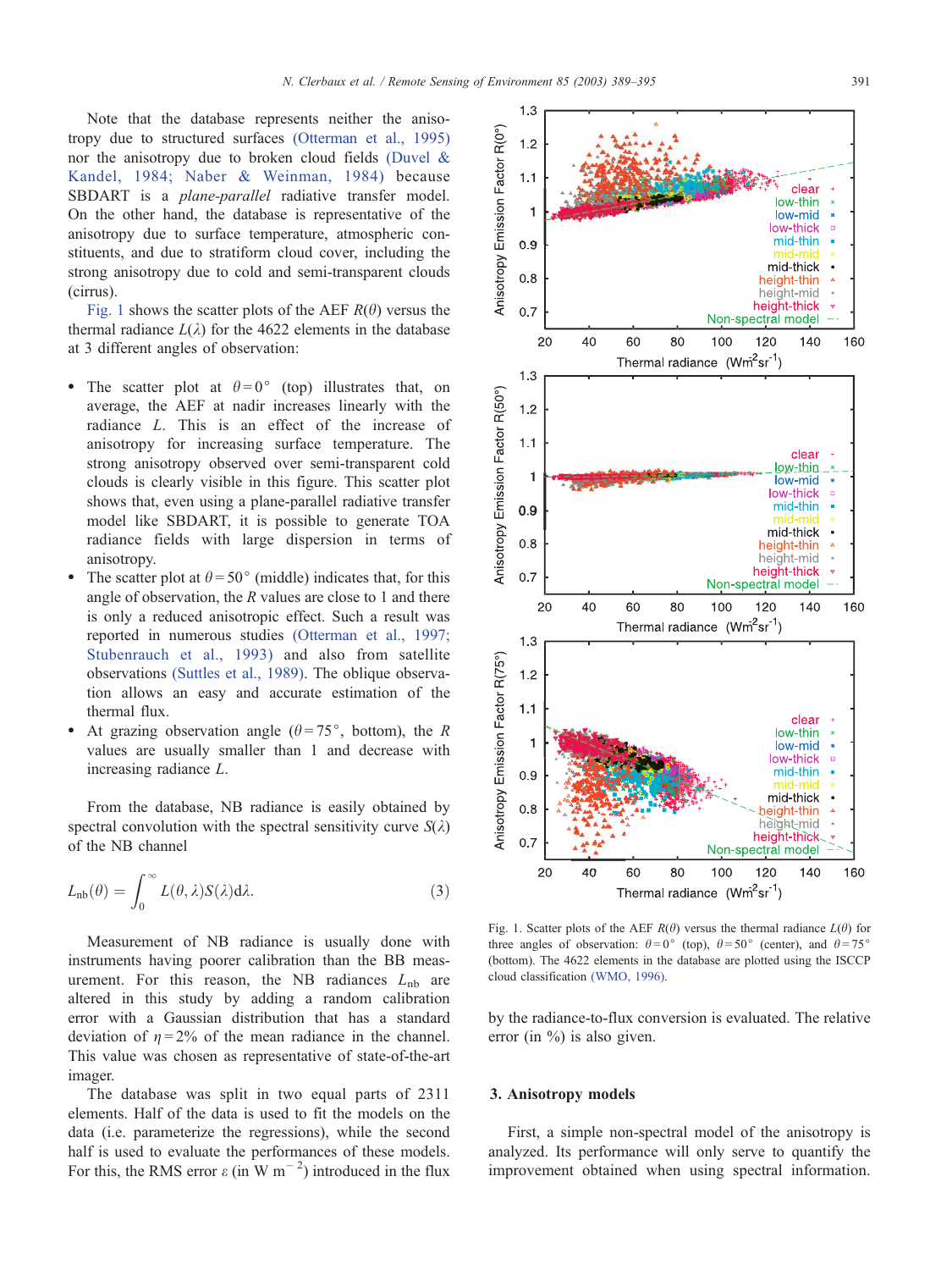<span id="page-3-0"></span>

Fig. 2. Radiance-to-flux conversion error  $\varepsilon(\theta)$  (W m<sup>-2</sup>) versus the viewing zenith angle  $\theta$  for the non-spectral model (4). The upper curve is for the entire database (clear-sky + cloudy conditions). The dashed curve is the error evaluated from the clear-sky subset.

Second, models of the anisotropy using spectral information in form of a single NB radiance will be presented and evaluated. Finally, we will discuss models based on multiple NB measurements.

#### 3.1. Non-spectral model

From the different scatter plots of [Fig. 1,](#page-2-0) a simple model for the AEF takes the linear form:

$$
R(\theta, L) = c_0(\theta) + c_1(\theta)L(\theta). \tag{4}
$$

For each viewing zenith angle  $\theta = \{0^\circ, 5^\circ, 10^\circ, \dots, 85^\circ\}$ , the model is fitted on the database and the error  $\varepsilon(\theta)$  is evaluated. The best fits are drawn on the scatter plots of [Fig.](#page-2-0) 1 and the variation of  $\varepsilon(\theta)$  according to  $\theta$  is given on Fig. 2. This figure illustrates a local maxima of  $\varepsilon(\theta)$  at nadir which appears as the worst observation angle within the  $\theta = 0 - 65^{\circ}$ range. For this reason, our analysis is restricted to the nadir observation angle. If the radiance-to-flux conversion can be improved at nadir using spectral information, we expect a similar improvement for viewing angles in the  $\theta = 0 - 65^{\circ}$ range. For nadir observation, the non-spectral model (4) leads to a TOA flux error of  $\varepsilon$  = 2.2% (4.63 W m<sup>-2</sup>). In the following, this value will be used as a reference to quantify the improvement obtained using spectral information.

# 3.2. Models using spectral information from one NB measurement

Radiance-to-flux conversion using information from a single NB radiance is of interest since the Earth observing BB radiometers often have a single NB window channel in addition to their BB channels. This is the case for the ScaRaB (window channel =  $10.5 - 12.5$  µm) and CERES (window channel =  $8-12 \mu m$ ) instruments. These were not designed to help in the radiance-to-flux conversion, but

rather to supplement the broadband measurements in better understanding the underlying physics (e.g. greenhouse effect).

For the ScaRaB thermal radiance-to-flux conversion, [Stubenrauch et al. \(1993\)](#page-6-0) introduced the concept of atmospheric pseudo-absorptance

$$
A(\theta) = 1 - \frac{L(\theta)}{\frac{\sigma}{\pi} T_{\text{B}}(\theta)^4}.
$$
\n<sup>(5)</sup>

where  $\sigma$  is the Stefan-Boltzmann constant and  $T_B$  is the brightness temperature in the window channel of ScaRaB. Using a database of spectral radiance fields generated with the LOWTRAN-7 radiative transfer model, they suggested the fit  $R(\theta) = 1 + (0.55 - e^{-\cos \theta})A(\theta)$ . Note that this method was not used for the operational ScaRaB data processing. The ERBE models were used for consistency.

The performance of the Stubenrauch approach was analyzed as a function of the NB radiance wavelength. For this, the NB radiance  $L_{\text{nb}}$  is estimated using Eq. (3) with a narrow ( $\Delta \lambda = 0.1 \text{ }\mu\text{m}$ ) rectangular filter  $S(\lambda)$  centered at increasing wavelength. The NB radiance is then converted into brightness temperature  $T<sub>B</sub>$  and the pseudoabsorptance is estimated using Eq. (5). The spectral model of the anisotropy

$$
R(0^{\circ}) = c_0 + c_1 A(0^{\circ})
$$
\n<sup>(6)</sup>

is then analyzed. Of course, the best fit coefficients  $c_0$  and  $c_1$ in Eq. (6) are dependent on the wavelength of the NB measurement. The top curve in Fig. 3 gives the error  $\varepsilon$  of the model (6) according to the wavelength used to estimate the pseudo-absorptance (the horizontal line at  $\varepsilon = 2.2\%$ ) corresponds to the non-spectral model). This figure indicates that the best performance is observed for NB measurements done in atmospheric transmission windows. Within the main window  $(8-12 \mu m)$ , the shortest wavelength gives the best



Fig. 3. Radiance-to-flux conversion error  $\varepsilon$  (W m<sup>-2</sup>) at nadir for: the nonspectral model (4), the pseudo-absorptance regression (6), and the third order regression (7). The error is dependent on the wavelength of the NB measurement.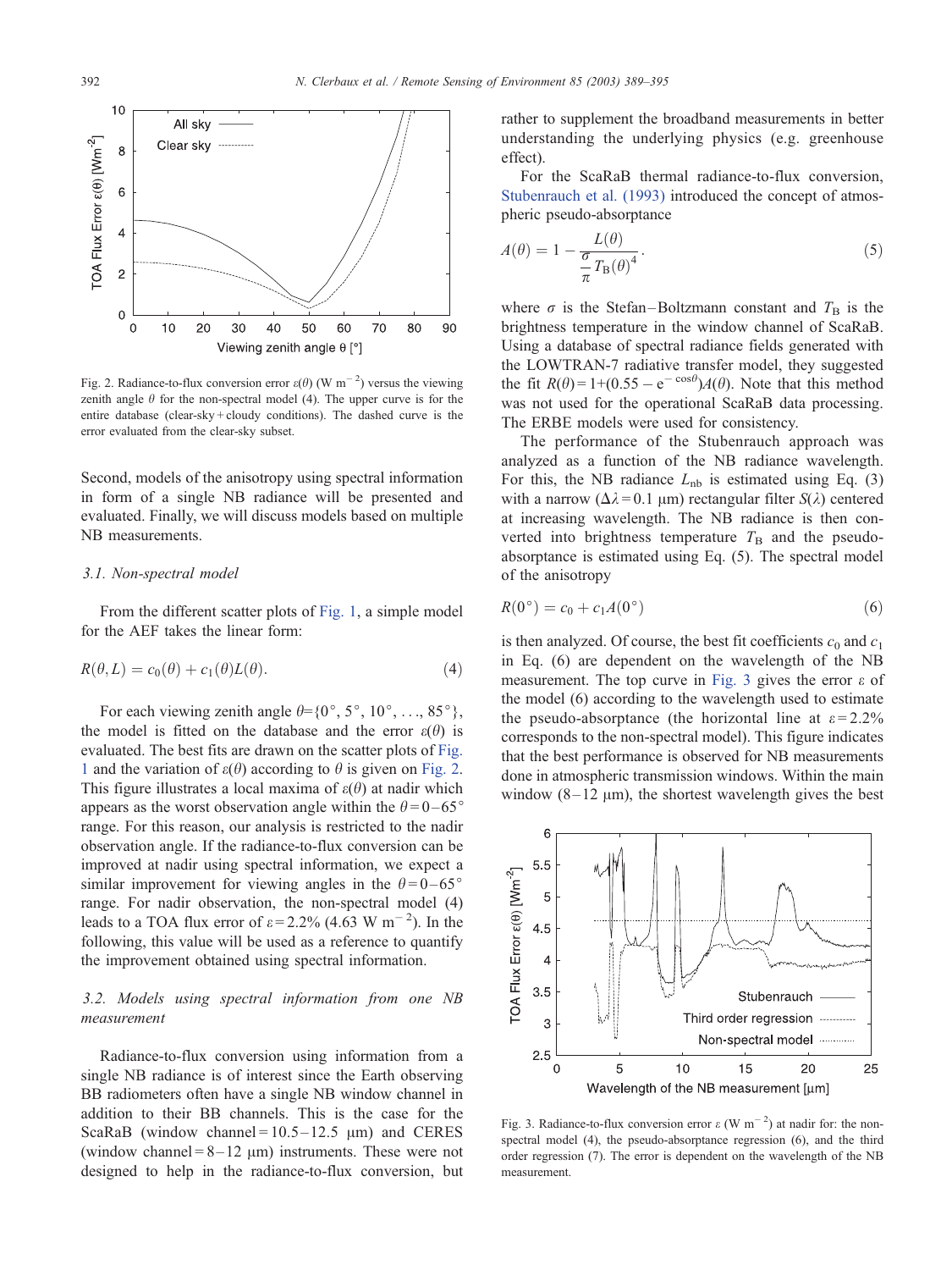result. The minimal error ( $\varepsilon$  = 1.73% or 3.65 W m<sup>-2</sup>) is observed at  $\lambda$  = 8.6 µm. This is an improvement (reduction of the error) of about 20% in regard to the non-spectral model.

Bypassing the conversion to pseudo-absorptance it is possible to obtain a slightly better radiance-to-flux conversion. To show this, the AEF at nadir is estimated directly as a third order regression on the BB and NB radiances

$$
R(0^{\circ}) = c_0 + c_1 L + c_2 L_{\rm nb} + c_3 L^2 + c_4 L L_{\rm nb} + c_5 L_{\rm nb}^2
$$

$$
+ c_6 L^3 + c_7 L^2 L_{\rm nb} + c_8 L L_{\rm nb}^2 + c_9 L_{\rm nb}^3. \tag{7}
$$

This form is used as a general non-linear fit without particular physical meaning for the regression coefficients. The performance of this model according to the wavelength of the NB measurement is displayed in [Fig. 3.](#page-3-0) As for the Stubenrauch model, the best performance is obtained in the atmospheric windows. Close to  $\lambda = 12 \mu m$ , the performances of the two models are quite similar, but at shorter wavelength the third order regression presents a significant improvement relative to use of the pseudo-absorptance. Discarding the  $\lambda < 5$  µm region, the best performance  $(\varepsilon = 1.62\% \text{ or } 3.41 \text{ W m}^{-2})$  is observed at the same wavelength  $\lambda = 8.6$  µm than for the pseudo-absorptance. Here, the improvement is about one quarter relative to the nonspectral model. Narrow-band radiance at  $\lambda$  < 5  $\mu$ m can be used provided that it contains only thermal radiation. The narrow wavelength interval  $[4.6, 4.9]$   $\mu$ m (located between the  $CO<sub>2</sub>$  and water vapour absorption bands) appears to be very informative for the radiance-to-flux conversion  $(\varepsilon = 1.31\% \text{ or } 2.76 \text{ W m}^{-2})$ . On the other side of the CO<sub>2</sub> absorption peak  $(\lambda < 4.2 \mu m)$ , the radiance-to-flux conversion error is about  $\varepsilon = 1.43\%$  (3.01 W m<sup>-2</sup>).

Models (6) and (7) were evaluated in the case of narrow  $(\Delta \lambda = 0.1 \text{ }\mu\text{m})$  rectangular spectral filter. Table 1 gives the error  $\varepsilon$  of the third order regression (7) when  $L_{\rm nb}$  is provided by one of the eight SEVIRI thermal channels. The errors in Table 1 are in good agreement with [Fig. 3;](#page-3-0) therefore, the spectral extension of the NB measurement seems not to impact on the spectral information.

The previous results were obtained supposing that the NB measurements are contaminated with a realistic  $n = 2\%$ Gaussian noise level. Fig. 4 shows a strong dependency of

Table 1

Radiance-to-flux conversion error at nadir  $\varepsilon$  in (%) and in (W m<sup>-2</sup>) when the AEF is estimated using the third order regression (7) on the BB radiance L and one of the eight SEVIRI thermal radiances

| Channel $(\mu m)$ | Type            | $\varepsilon$ (%) | $\varepsilon$ (W m |
|-------------------|-----------------|-------------------|--------------------|
| 3.9               | WIN             | 1.47              | 3.09               |
| 6.2               | WV              | 2.01              | 4.23               |
| 7.3               | WV              | 2.00              | 4.21               |
| 8.7               | WIN             | 1.63              | 3.43               |
| 9.7               | O <sub>3</sub>  | 2.00              | 4.21               |
| 10.8              | WIN             | 1.79              | 3.76               |
| 12.0              | WIN             | 1.95              | 4.10               |
| 13.4              | CO <sub>2</sub> | 2.02              | 4.26               |



Fig. 4. Radiance-to-flux conversion error at nadir  $\varepsilon$  (W m<sup>-2</sup>) versus the noise level  $\eta$  on the SEVIRI 8.7  $\mu$ m measurement when the AEF at nadir is estimated using the third order regression (7).

the angular conversion error  $\varepsilon$  according to the noise level  $\eta$ when the third order regression (7) is used. To obtain a significant spectral improvement, the NB measurement(s) must be done with a relatively well-calibrated device. In practice, for NB thermal measurements from weather satellites, a noise level/calibration error below  $n = 2\%$  can be expected.

# 3.3. Models using spectral information from multiple NB measurements

In this section, the improvement in the radiance-to-flux conversion is analyzed when information about the spectral signature  $L(\lambda)$  is available through a set of NB measurements  ${L_{nb}}$ . The analysis is done for three different cases of spectral information: the ones provided by the SEVIRI and MODIS imagers and also when the entire spectral signature  $L(\lambda)$  is known (*spectroradiometer*). Here, the large number of NB measurements (8 for SEVIRI, 16 for MODIS and 431 for the spectroradiometer) prohibits a direct use of these measurements in high order regressions. For instance, a third order regression on the 16 thermal radiances of MODIS contains about a thousand coefficients. For this reason, the spectral information is first projected on the principal components axis (PCA) and the anisotropy models are built as regressions on a restricted set of the principal components. This is just a linear transformation of the  ${L_{\rm nb}}$ set that allows exploitation of the same spectral information using a restricted number of input quantities in the regressions. The radiance-to-flux conversion error is not modified by such a transformation.

The SEVIRI case is of interest because the SEVIRI spectral information can be used during the radiance-to-flux conversion for the GERB data. The AEF is here dependent on the broadband radiance  $L$  and on the eight NB SEVIRI thermal radiances:  $L_{3.9 \mu m}$ ,  $L_{6.2 \mu m}$ ,  $L_{7.3 \mu m}$ ,  $L_{8.7 \mu m}$ ,  $L_{9.7 \mu m}$ ,  $L_{10.8 \mu m}$ ,  $L_{12.0 \mu m}$ , and  $L_{13.4 \mu m}$ . As explained above, these NB radiances were converted into eight components  ${c_i}$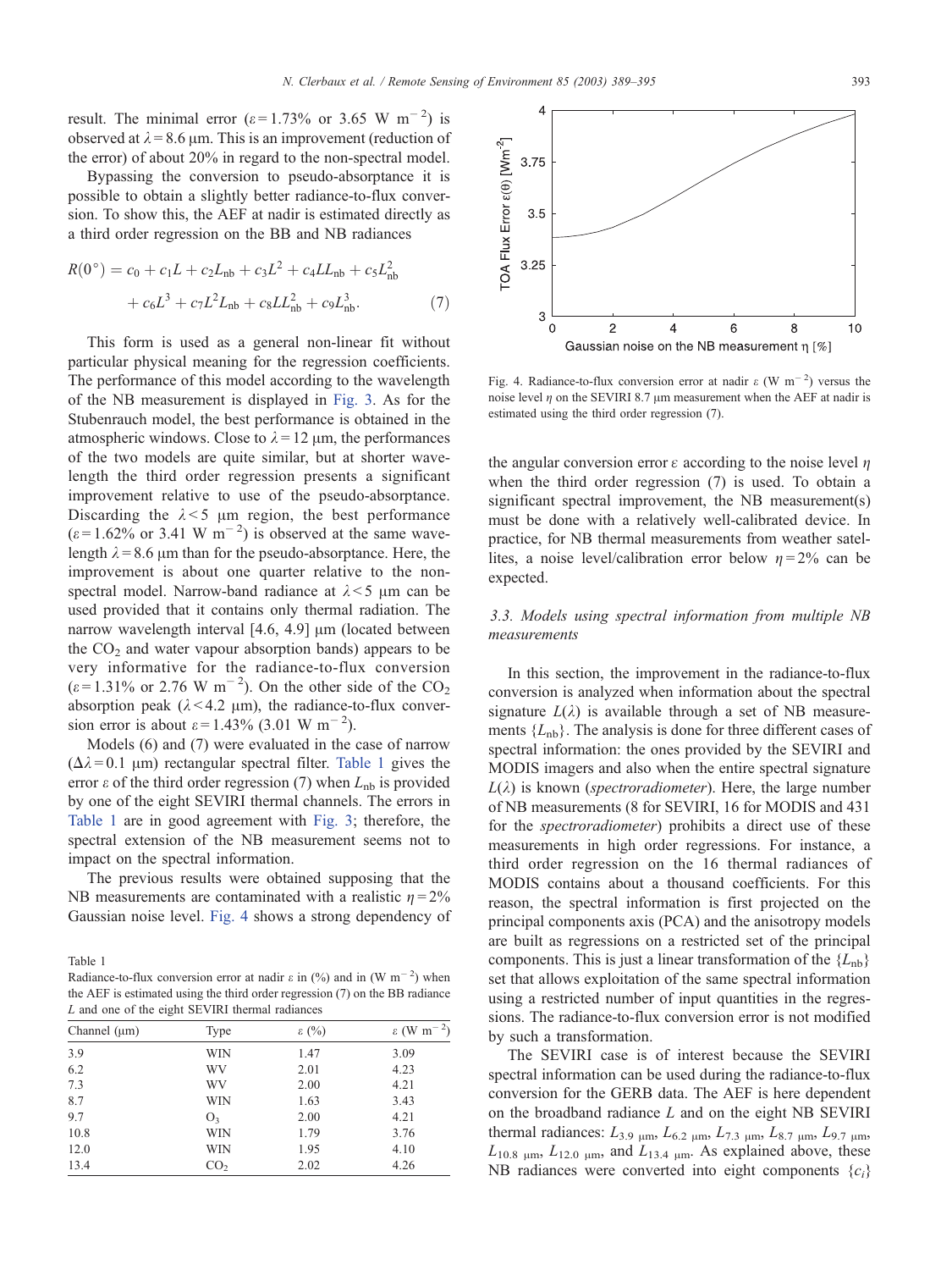<span id="page-5-0"></span>using principal components analysis and the model of the anisotropy takes the form:  $R(\theta) = R(\theta, L, c_1, c_2, \ldots, c_8)$ . The estimation of the AEF at nadir  $R(0^{\circ})$  has been analyzed for different regression orders and for increasing numbers N of coefficients  $\{c_i\} = \{c_1, c_2, \ldots, c_N\}$ . The minimal radiance-toflux conversion error ( $\varepsilon$ =1.26% or 2.65 W m<sup>-2</sup>) is observed when using a third order regression on the BB radiance L and the  $N=7$  first components  $\{c_i\}$ . The spectral signature provided by the SEVIRI instrument allows to reduce the radiance-to-flux conversion error by about 43% relative to the non-spectral model. Note that if the SEVIRI window channel at  $3.9 \mu m$  is not used (because of possible contamination by solar reflected radiation), the error is just a bit larger ( $\varepsilon$  = 1.31% or 2.76 W m<sup>-2</sup>).

The MODIS case is of interest because this spectral information might be used for the CERES data processing: these two instruments fly on the EOS Terra and Aqua satellites. The MODIS imager provides 16 NB measurements in the thermal part of the spectrum. The best radianceto-flux conversion at nadir ( $\varepsilon$  = 1.17% or 2.48 W m<sup>-2</sup>) is here observed using a third order regression on the BB radiance and the  $N=5$  first components  $\{c_i\}$ . Despite the fact that MODIS has twice as many channels as SEVIRI, the improvement in the spectral conversion is quite limited. This is explained by the fact that MODIS and SEVIRI provide measurements in the same parts of the thermal spectrum.

The database also allows to investigate the improvement that can be obtained when the entire spectral signature  $L(\lambda)$ is available. This case study is of interest because it places a theoretical limit on the improvement using spectral information and also because infrared spectroradiometers are planned to fly in some future Earth observation missions, for instance the Fourier Transform Spectrometer of the ESA Earth Explorers EarthCARE mission. The analysis was done in the same manner as for SEVIRI and MODIS. The instrument is here supposed to provide 431 narrow radiance measurements between  $2.5$  and  $100 \mu m$ . The need to project the spectral signature  $L(\lambda)$  on the principal component axis is obvious here: it is impossible to deal with high order regressions on such a large number of inputs. The best radiance-to-flux conversion is obtained using a second order regression on the  $N=13$  principal components  $\{c_i\}$ . In this case, the angular conversion error for nadir observation reaches  $\varepsilon = 1\%$  (2.12 W m<sup>-2</sup>), which is just less than the half of the error of the non-spectral model.

# 4. Conclusions

In this paper, the possibility of improving the radianceto-flux conversion for broadband thermal radiation using spectral information is addressed. This work is based on a database of spectral radiance fields  $L(\theta, \lambda)$  at the top of the atmosphere. As the radiative transfer model (SBDART) used to build the database is a plane-parallel model, it is not possible to deal with the anisotropy due to broken cloud fields or structured surface. Nevertheless, the database is representative of the others sources of anisotropy, including the strong anisotropy observed for semi-transparent cirrus clouds.

Different case studies have outlined a weak correlation between spectral signature  $L(\lambda)$  and angular behavior  $L(\theta)$ for the thermal radiation field. This weak correlation can be exploited to improve the conversion into fluxes of the thermal radiances measured by broadband radiometers like CERES, ScaRaB or GERB. The improvement is quantified according to a simple non-spectral radiance-to-flux conversion model. The improvement is dependent on the number, the kind, and the accuracy of the spectral measurements. Using only one NB measurement as spectral information, it was shown that this measurement should be done in an atmospheric transmission window and at the shortest possible wavelength. The exploitation of spectral signature from multi-channel imagers like SEVIRI or MODIS allows a reduction of the radiance-to-flux conversion error of about 45%. When the entire thermal spectrum  $L(\lambda)$  is known, the analysis shows a possible reduction of the radiance-to-flux conversion error up to about 55%. In the case of nadir observation, this corresponds to a reduction of the angular conversion error of 1.98 (SEVIRI) and 2.51 W  $\text{m}^{-2}$  (entire spectrum).

It must be underlined here that the spectral information is not the only variable that can be exploited to obtain accurate thermal fluxes at the TOA from broadband radiance measurements. All information about surface temperature, atmospheric profiles of temperature and greenhouse gas concentrations (including water vapour) and about the cloud cover is useful to characterize the anisotropy at the top of the atmosphere and hence to improve the accuracy of the inferred thermal flux.

## Acknowledgements

The authors are grateful to the CERES Inversion Group, NASA Langley Research Center, for all their constructive comments. They also would like to thank Konstantin Loukachine, Science Applications International Corporation, Richard Allan, Hadley Center for Climate Prediction and Research, and an anonymous reviewer for critical review of this paper.

## References

- Barkstrom, B. R. (1984). The earth radiation budget experiment (ERBE). Bulletin of the American Meteorological Society, 65, 1170-1186.
- Chevallier, F., Chédin, A., Chéruy, F., & Morcrette, J. J. (2000). TIGR-like atmospheric profile databases for accurate radiative flux computation. Quarterly Journal of the Royal Meteorological Society, 126, 777 – 785.
- Duvel, J. P., & Kandel, R. S. (1984). Anisotropy of longwave radiation emergent from a broken cloud field and its effect on satellite estimates of flux. Journal of Climate and Applied Meteorology, 23, 1411 – 1420.